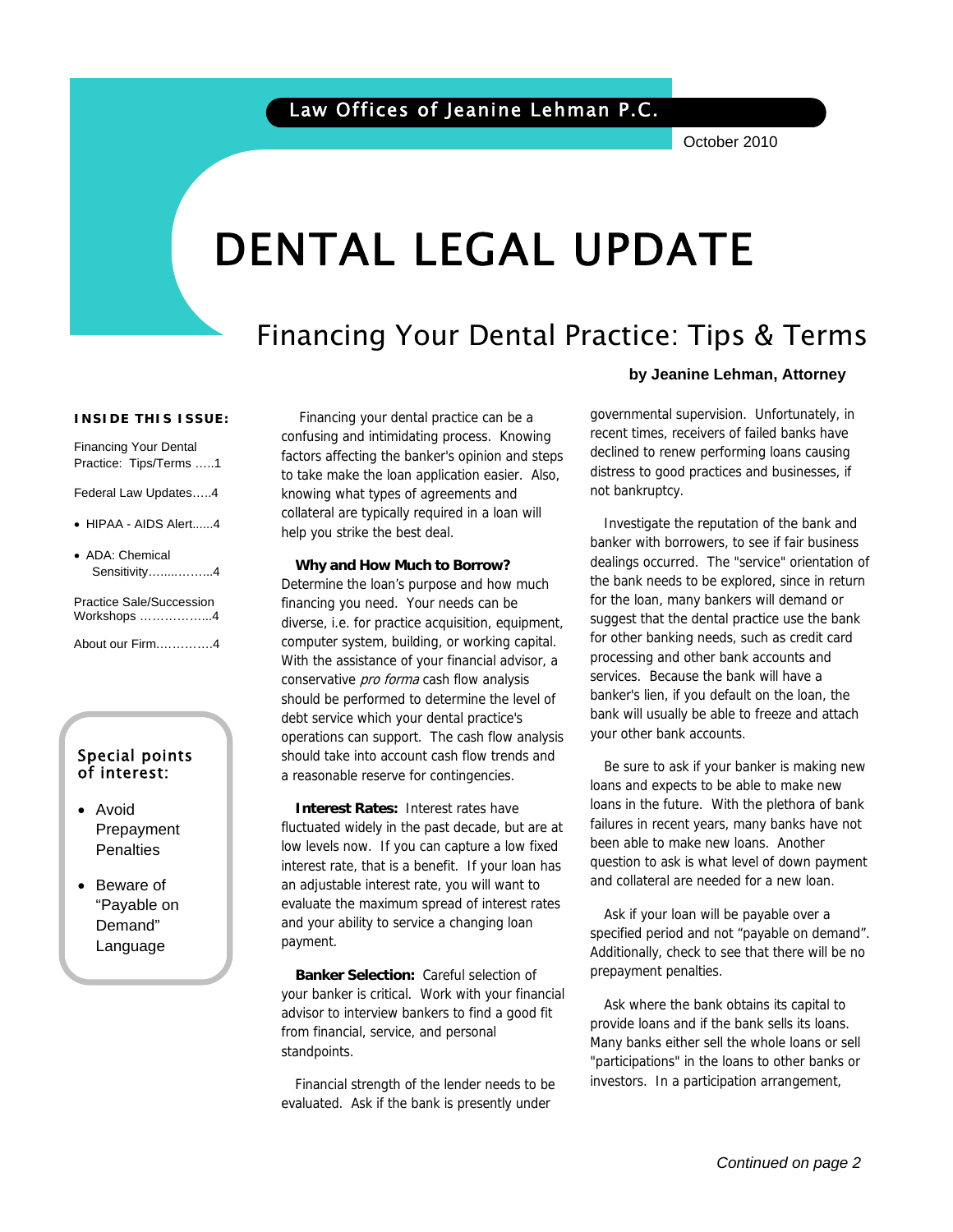## DENTAL LEGAL UPDATE

*To minimize surprises, perform your own "self‐ audit" prior to applying for your loan and take corrective actions.*



**Loan Documents include: Loan Commitment Loan Agreement Promissory Note Security Agreement UCC Financing Statement Deed of Trust (Mortgage) Pledges Assignment of Life Insurance Commercial Guaranty** 

**Board Resolutions** 

**Certificates of Corporate Secretary** 

## *Financing Your Dental Practice (cont.) --*

several banks may own a part of the loan. Then, one of the banks or a separate entity services the loan by collecting payments, determining compliance with the loan terms, and enforcing on default. Participations may provide additional capital opportunity, but mean your neighborhood banker may not be the person you talk to when the chips are down.

**Putting the Practice in Order:** Before making the loan, the lender will perform an underwriting analysis of your dental practice and its ownership. This intense scrutiny sometimes yields surprises and may force you to put your house in order. To minimize surprises, perform your own "self-audit" prior to applying for your loan and take corrective actions.

If you have not yet incorporated your practice, it is prudent to incorporate prior to taking out the loan. This saves you the cost of refinancing/restructuring the loan when you incorporate later. (See my article on dental practice incorporations in the June 2010 issue of the Dental Legal Update at www.jeanine.com.)

You will need to provide financial statements for your dental practice and the dentist owners of the practice. If your dental practice is incorporated, corporate documents need to be up to date. If your dental practice is a partnership, the partnership agreement may need to be provided. Tax returns for your practice will need to be provided, as well as those of the dentist owners. Lien searches will be performed, so the dental practice must have clear title to its assets. Questions will be asked about lawsuits and compliance with applicable laws and regulations.

**Critical Loan Terms:** When negotiating your practice's loan, play the "what if" game and see if the contemplated loan provisions allow you and your successors and heirs the flexibility to manage or sell the practice, in good and

bad times.

**Pitfalls – Prepayment Penalties; Payable on Demand:** If there is a prepayment penalty, the bank can charge you a penalty fee if you pay off your loan early (either by partial payment or payment in full). If possible, avoid prepayment penalties. Discuss at the outset that you do not want a prepayment penalty. Such a penalty penalizes you for paying off your loan early by paying extra each month, refinancing your loan to receive a lower interest rate, or following your personal banker with your practice loans, when that banker moves to another bank.

Some loans are "payable on demand". Payable on demand means when the bank demands payment, you need to pay in full immediately! Needless to say, a "payable on demand" loan can wreak havoc on your practice. Some loans may state that the payments are to be made over a scheduled term (for example, monthly payments over 36 months) or payable on demand. Those loans are also "payable on demand". Be very careful.

**Additional Financing:** The loan terms should be flexible enough to allow you to obtain additional financing, particularly to finance practice expansion, provided the underlying economics of your practice can support the debt service.

#### **Property Loss & Insurance**

**Proceeds:** Under many loans, you will be required to name your lender as an additional insured person under your practice's insurance policies. If your practice suffers a catastrophe such as a flood or fire, your lender has the right to receive the insurance payments up to the amount of the outstanding loan. Often the loan documents give your lender the option of deciding to keep the insurance payments or to allow you to receive the payments for necessary repairs. If your lender keeps the insurance proceeds under the view that the catastrophe is an opportunity for your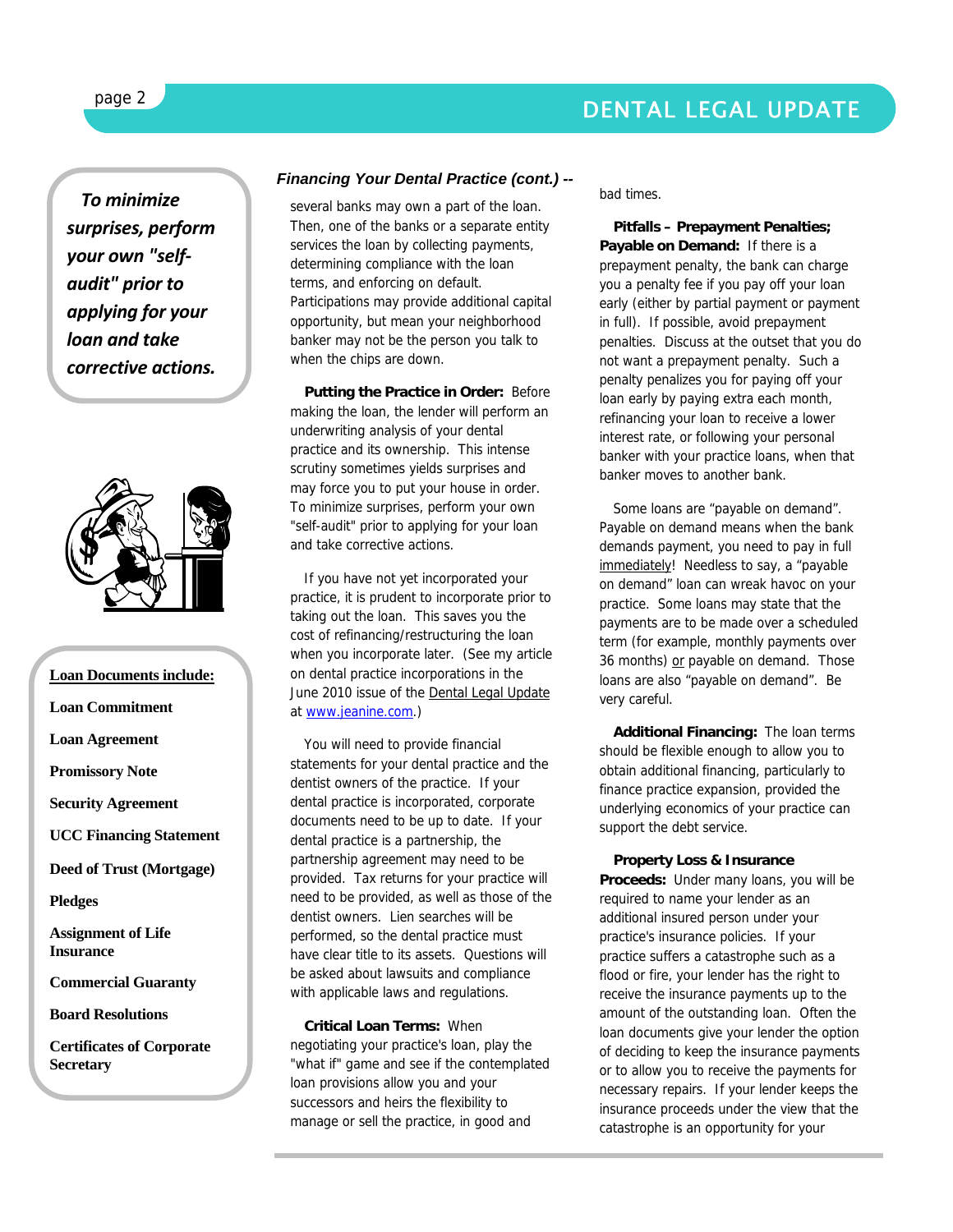## DENTAL LEGAL UPDATE **page 3**

"prepayment" of the loan, your practice may be devastated. To prevent this calamity, you may want to negotiate terms that require the insurance proceeds to be paid to you for repairs when the loan is not in default.

**Death & Changes in Ownership Structure:** Loan documents often indicate that the death of the borrowing/guaranteeing dentist or changes in ownership structure of the practice will be events of default under the loan. Events of default can accelerate the loan resulting in you having to pay off the entire loan immediately. Therefore, life insurance or other financial protections need to be considered. Also, if you anticipate changing the practice's ownership structure, for example by selling part of the practice to an associate dentist, you will want to build that flexibility in at the outset in your agreements with your bank or be prepared to ask for the bank's consent to the change.

**Cross Default:** Very often, a lender will require a cross default clause. In this type of clause, if you default on any of your other loans, your lender can accelerate your loan and require you to pay the entire loan balance immediately.

**Notice of Default and Opportunities to Cure:** Under your practice's loan, you will be making many promises, or covenants, to your lender. It is often possible for you to have breached or violated one or more of these promises without knowing you did so. Usually, any default gives your lender the right to demand that the entire loan balance be paid immediately. Therefore, request a reasonable notice of default under the loan and the opportunity to cure the default.

**Financial Covenants and Reports:** Under many loans, your dental practice will be required to meet certain financial performance standards or reporting requirements under the loan's financial covenants. Your financial advisor should carefully evaluate these financial performance standards, before the loan is made, to determine if they are reasonable and achievable.

You may be required to provide your practice's financial statements to your lender during the term of the loan. When providing these financial reports, care is needed so that confidential patient information is not included in the reports and HIPAA compliance is satisfied.

**Personal Guarantees:** In most practice loans, the lender will require personal guarantees of the dentist owners of the practice. Under these guarantees, you and your colleagues will, generally, guaranty repayment and performance of the loan. Typically, your lender will ask you

to guaranty not only the principal balance of the loan, but also to guaranty interest, collection costs and other costs. You can request that the guarantees be limited to a percentage of the loan or otherwise be limited – particularly when there are multiple guarantors.

Many commercial loan guarantees are now "continuing guarantees". These guarantees apply to any loans with the bank and can spring back to life, even after the first loan is paid off, if another loan is taken out. When you sell your practice, it is important to work with your attorney to be sure that you are released from guarantees (if possible), including these springing "continuing guarantees".

**Legal Counsel:** Given the complexity of practice loans, hire a knowledgeable attorney to represent you before you enter into loan agreements.

Then, when there are practice changes, such as practice restructure, incorporation of practice, sale of entire practice, sale of stock to an associate dentist, sale of collateral (building, equipment, etc.), dentist retirement, or a move of the practice, your attorney needs to be consulted in advance to check that you are in compliance with the loan terms for these changes.

Finally, when that happy day arrives when your practice loan is paid in full, contact your attorney to have her check that the loan and guarantees have been properly retired in writing and that the liens have been removed from your practice's property.

© 2010 Jeanine Lehman

**Jeanine Lehman** is an Austin, TX attorney who practices health, corporate, business, and real estate law. For reprints, please call Jeanine at (512) 918-3435 or write her at jeanine@jeanine.com or PO Box 202211, Austin, TX 78720.

**Past Issues of the Dental Legal Update are at www.jeanine.com Enjoy them and forward them to colleagues.** 

The information in this newsletter is not a substitute for legal advice. The information is general in nature and should not be relied upon as legal advice generally or that is applicable to any particular situation. For legal advice in a particular situation, the reader is advised to retain an attorney.